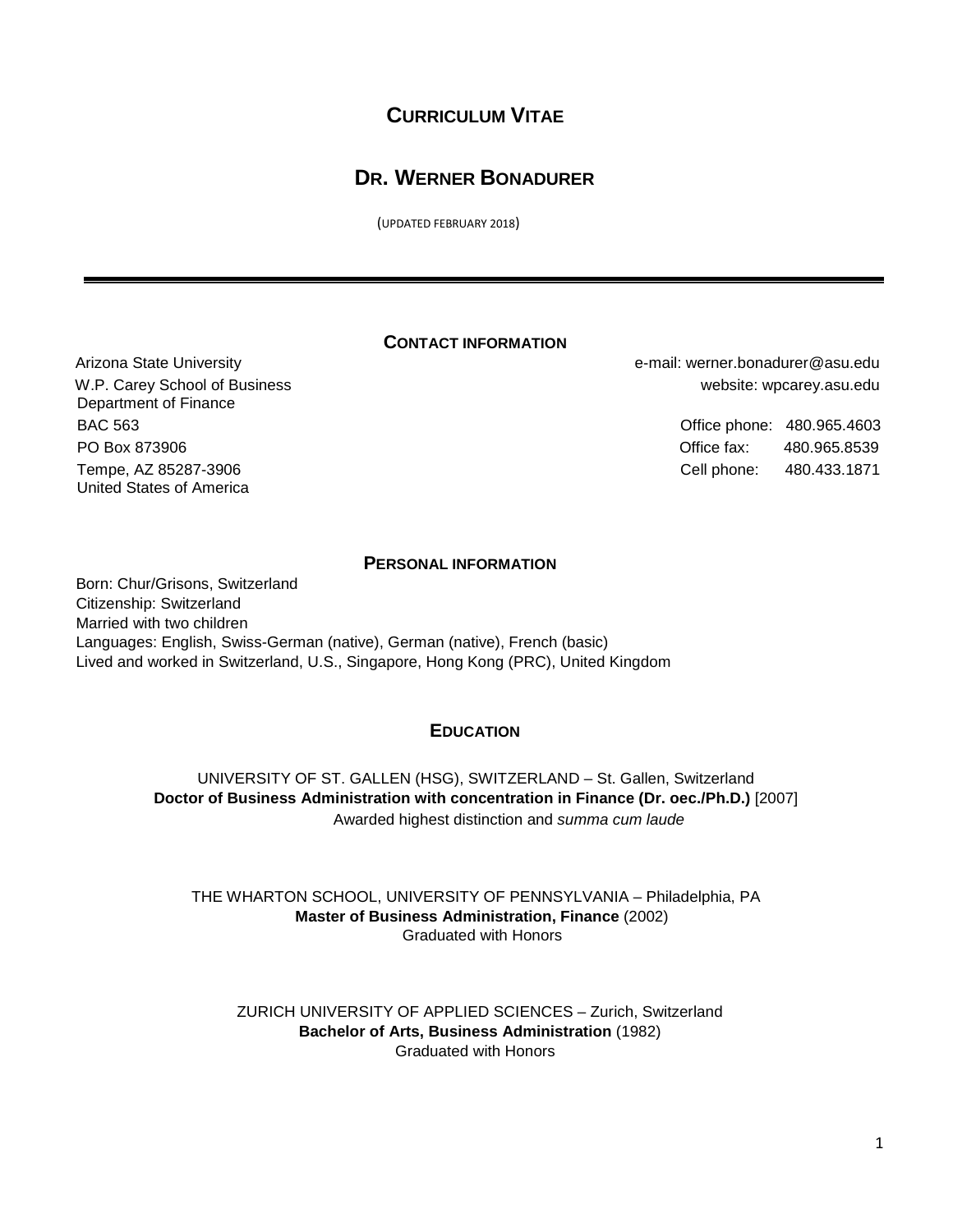### *Training:*

Executive Training at Harvard Business School and Stern Business School, University of New York Futures and Options Program at the Chicago Mercantile Exchange Wharton Advanced Management Program, the Wharton School, University of Pennsylvania IMD and Singapore Institute of Management, Singapore INSEAD, Fontainebleau, France

## **PHD DISSERTATION**

*The Performance Persistence of Equity long/short Hedge Funds, 2007* Committee: Professor Klaus Spremann (chair); Professor Karl Frauendorfer (co-chair)

### **ACADEMIC POSITIONS**

| $2011 -$ Present | <b>Clinical Professor of Finance</b>                                                                                        |
|------------------|-----------------------------------------------------------------------------------------------------------------------------|
|                  | Arizona State University, W.P. Carey School of Business, Tempe, AZ                                                          |
| $2014 - 2017$    | <b>Faculty Director Master of Science in Finance Program</b>                                                                |
|                  | Arizona State University, W.P. Carey School of Business, Tempe, AZ                                                          |
| $2014 -$ Present | <b>Faculty Director Investment Banking Industry Scholars Program</b>                                                        |
|                  | Arizona State University, W.P. Carey School of Business, Tempe, AZ                                                          |
| $2011 - 2012$    | <b>Faculty Director Executive MBA Program</b>                                                                               |
|                  | Arizona State University, W.P. Carey School of Business, Tempe, AZ                                                          |
| $2008 - 2011$    | <b>Clinical Associate Professor of Finance</b>                                                                              |
|                  | Arizona State University, W.P. Carey School of Business, Tempe, AZ                                                          |
| $2003 - 2008$    | Lecturer and Habilitant                                                                                                     |
|                  | University of St. Gallen (HSG), Graduate School of Business, Economics, Law<br>and Social Sciences, St. Gallen, Switzerland |
|                  |                                                                                                                             |
|                  |                                                                                                                             |
|                  | <b>TEACHING EXPERIENCE</b>                                                                                                  |
|                  |                                                                                                                             |

| 2008 – Present | Arizona State University, W.P. Carey School of Business, Tempe, AZ |
|----------------|--------------------------------------------------------------------|
|                | Security Analysis and Portfolio Management                         |
|                | <b>Derivative Financial Securities</b><br>$\bullet$                |
|                | International Financial Management/International Finance<br>٠      |
|                | <b>Advanced Financial Management</b>                               |
|                | <b>Financial Risk Management</b>                                   |
|                | <b>Investment Strategies</b>                                       |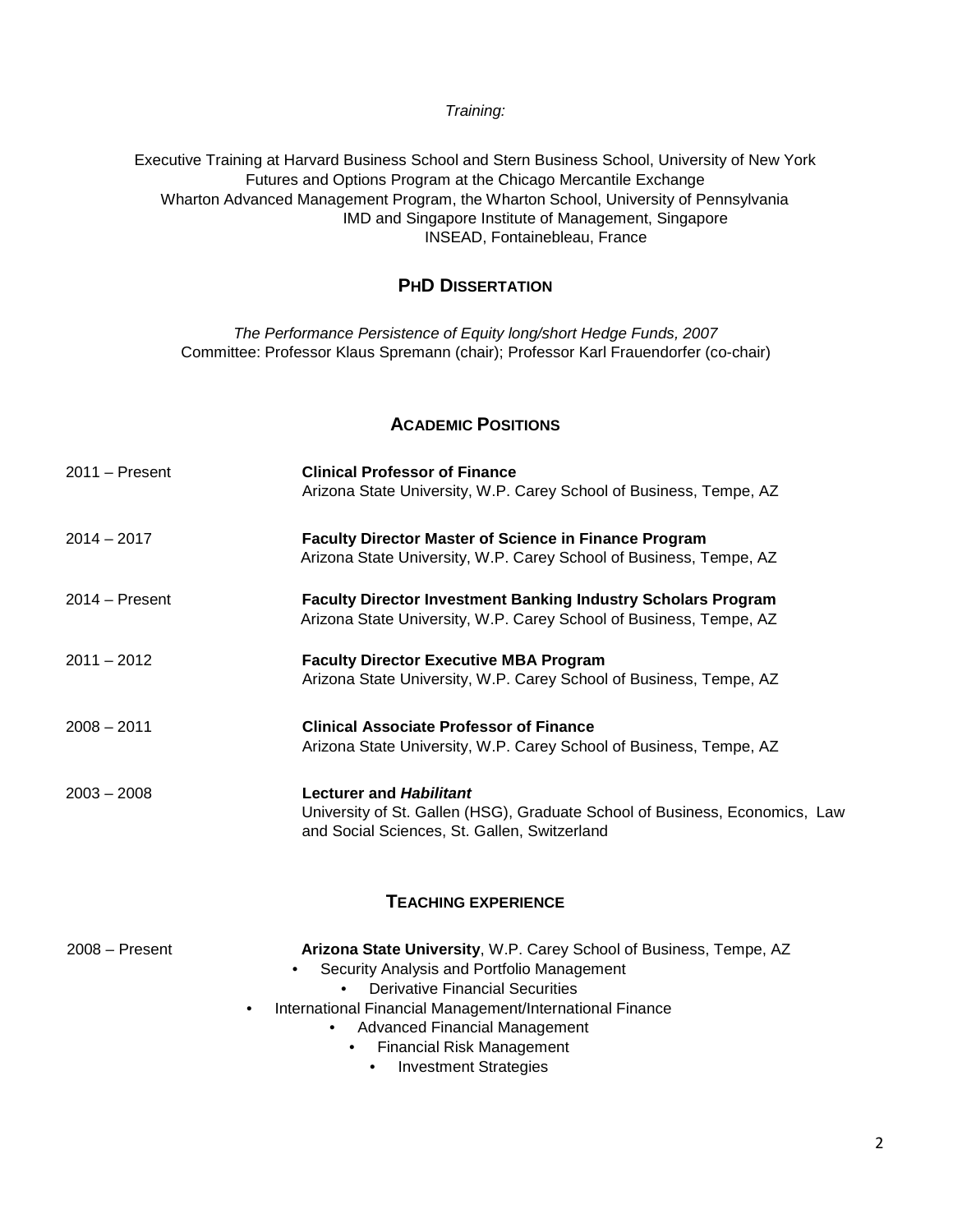#### 2003 – 2008 **University of St. Gallen (HSG)**, St. Gallen, Switzerland

- Financial Investments
	- **Hedge Funds**
	- Financial Analysis
- Fixed Income Markets and Instruments
- Currency Markets and Instruments

### **SERVICE TO ARIZONA STATE UNIVERSITY**

*Department of Finance Committees:*  Master Programs (2012 – present) Advisory Board (2008 - 2012) Undergraduate Programs (2008 - 2011)

Student Investment Management Fund (2008 - 2010)

*W.P. Carey School of Business Committees:* Investment Banking Industry Scholars (2008 - 2014) [Co-Chair] Investment Banking Industry Scholars (2014 - present) [Chair]

*Public Scholar Work* Frequent appearance on national and international radio and TV; Numerous contributions to the national and international printed financial press

### **EMPLOYMENT**

UNION BANK OF SWITZERLAND (UBS); UBS AG 1999 1983 to 1999

#### **Joint-Chief Operating Officer / Member of Global Executive Board / Member of Group Managing Board UBS** UBS Warburg Dillon Read – London, UK

1998-1999

Co-managed global business support functions for the investment banking division of UBS AG with 7500 employees and \$5+ billion in annual revenues. Co-managed global investment banking integration efforts following merger of UBS with Swiss Bank Corporation.

#### **Global Division Head, Trading and Sales, Risk Management Services / Executive Vice President / Member of UBS Group Executive Board**

1996-1998

Operations management responsibility for the Division with \$2.5 billion in annual revenues and 4200 employees. Defined strategy and policy and managed resource allocation to meet operating goals for the worldwide trading and sales of equity and fixed income securities, interest rate and foreign exchange products, precious metals and other commodities, as well as risk management products. Permanent member of the Risk Council charged with supervising the consolidated group-wide market and credit risks of UBS.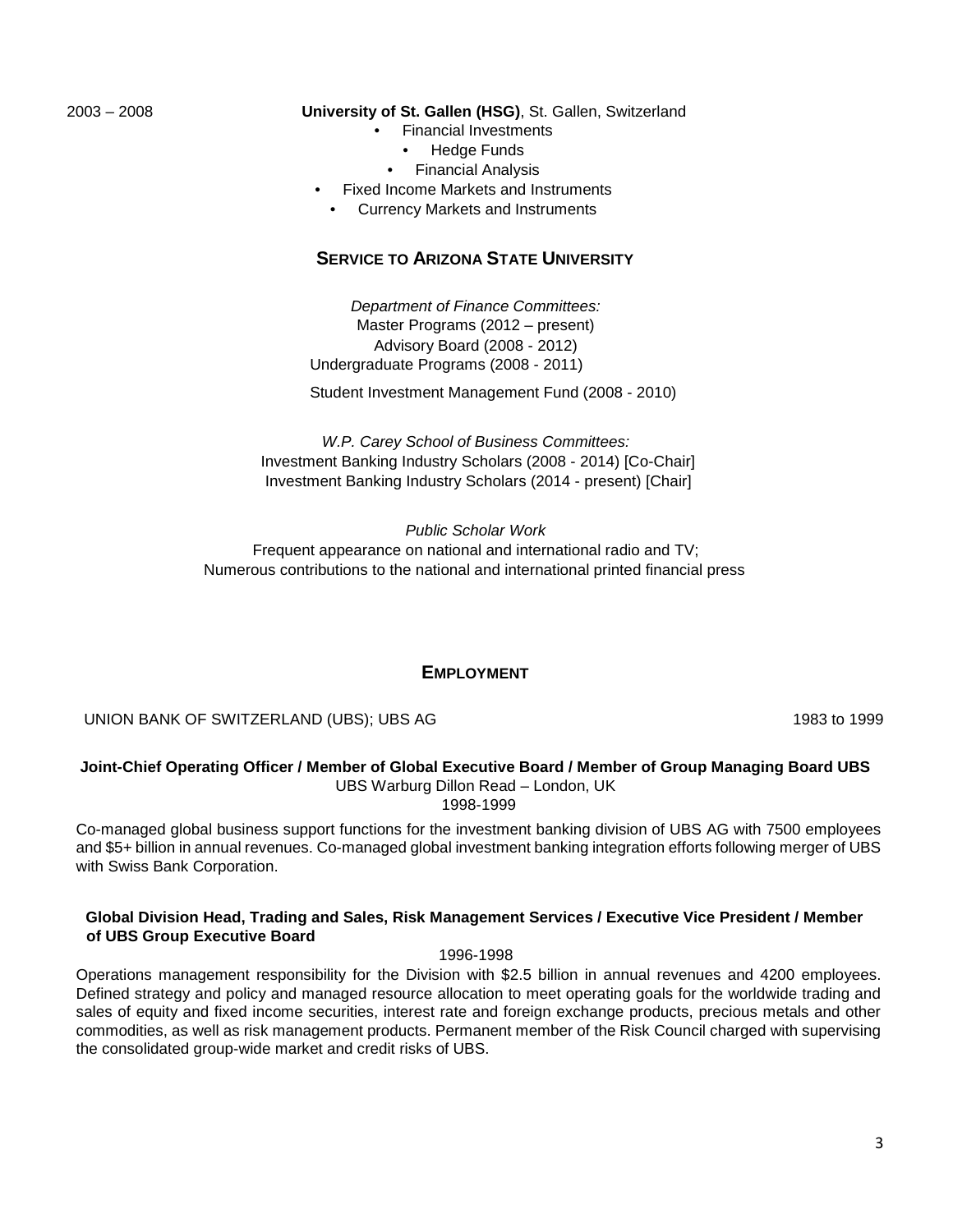### **Chief Executive Officer / Senior Vice President / Deputy Regional Head Asia**

UBS Hong Kong, PRC 1993-1995

Managed banking activities for the UBS Group in Hong Kong, the People's Republic of China, South Korea, the Philippines and Vietnam. Drove efforts to build an investment banking presence in East Asia – transformed UBS Hong Kong Branch from a commercial banking office into a fully integrated investment bank.

**Chief of Staff, International Division and Trading and Sales Risk Management Services Division UBS** 1990--1993 **Chief of Staff, International Corporate Banking Division / Head of Planning and Logistics UBS** 1988--1990 **Credit Analyst and Account Manager - Corporate Banking UBS Zurich/New York** 1983-1987

# **ADDITIONAL CORPORATE FUNCTIONS**

*Past Board Member:* Progressive Capital Partners Ltd. (Chairman of the Board) Gradient Analytics (Advisory Board) Swiss Stock Exchange Swiss Options and Financial Futures Exchange (SOFFEX) Swiss-American Chamber of Commerce Media Punkt AG Medicalis Corporation

### **PUBLICATIONS AND WORKING PAPERS**

### **Book Publications**

*The Performance Persistence of Equity long/short Hedge Funds* (Published by Paul Haupt Verlag, 2007)

### **Recent Articles Published**

*Ein tief greifender Wandel – die Entwicklung der Lebensversicherungsbranche in den USA (*Part of Textbook "Versicherungen im Umbruch" – Published by Springer Verlag, 2004)

*Die Suche nach "Alpha" verspricht kaum Erfolg – Hedge Funds weisen selten eine beständige Performance auf* (Front-page article in "Neue Zürcher Zeitung", July 2007)

### **Working Papers University of St. Gallen**

*Valuation by Multiples* (June 2003) *Order Flow Information and Exchange Rate Determination* (January 2004) *Exchange Rate Determination: An Introduction into Long-Run Fundamental Analysis* (January 2004) *Financing Catastrophe Risk* (January 2004) *Dynegy Inc. – International Accounting Case Study* (June 2003) *Optimal Financial Regulation* (June 2003) *Optimal Bank Regulation and Supervision* (December 2003)